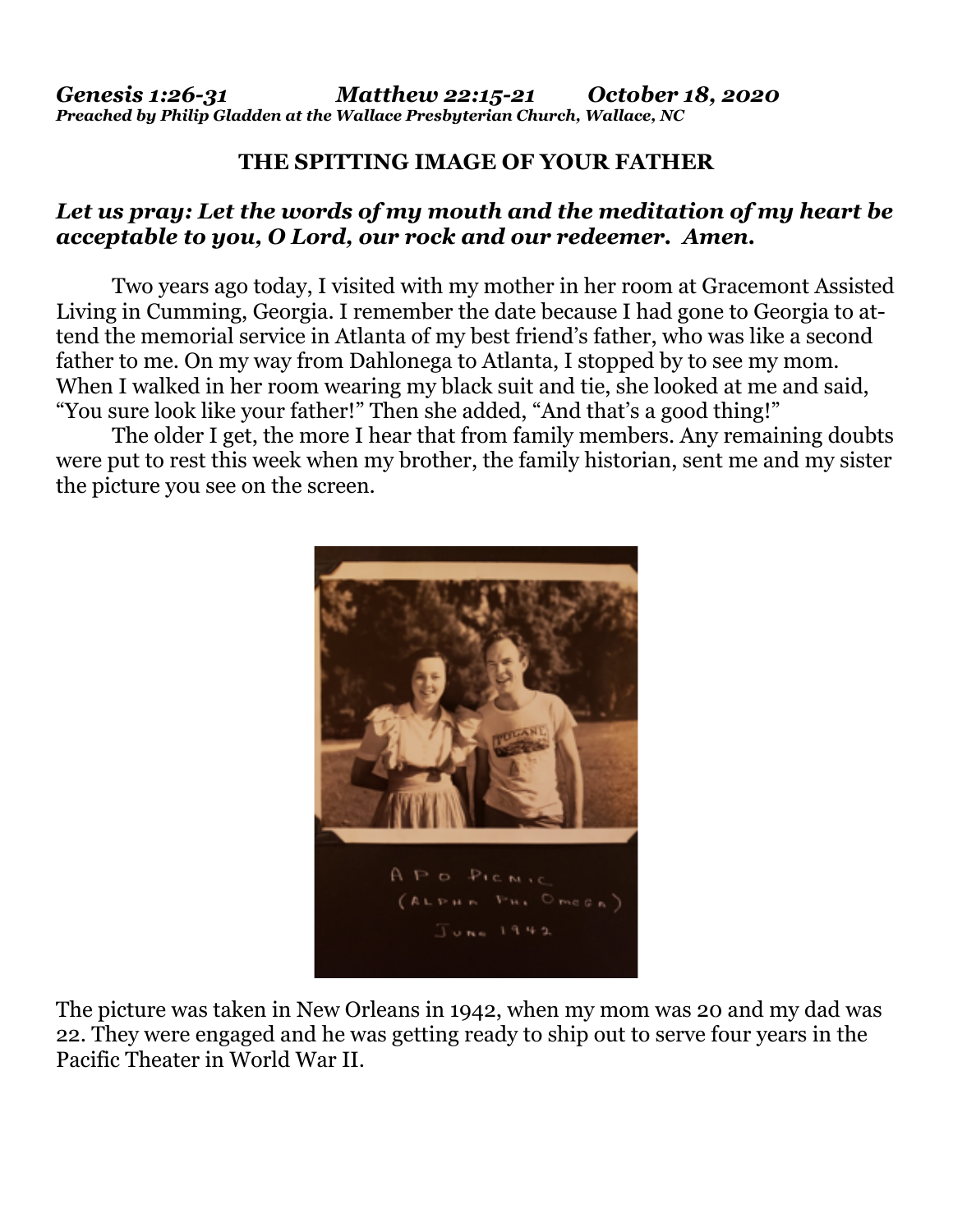I posted the picture on Facebook and got lots of likes, hearts, and thumbsup. Seventeen people wrote messages, and twelve of the messages included variations of "You sure look like your dad." The most interesting message was from Ray Hines, who lived next door to me on our college freshman hall at Davidson. I don't think I've seen Ray since we graduated in 1978. He wrote, "Had to do a double take. You are the spitting image of your dad."

. . . which is a perfect jumping off point for today's sermon!

 Historically, this story about Caesar and taxes has been interpreted one of two ways: either a justification for a sharp division between an earthly kingdom and a heavenly kingdom or instructions about paying taxes and your duties to government. Both of those topics are interesting on their own, but there is something much bigger at stake in Jesus' amazing response to the trap set for him by the disciples of the Pharisees and the Herodians.

 Instead of falling into their trap by giving a "Yes" or "No" answer, Jesus asked to see "the coin of the tax." Then he asked his own question which sprung the trap on his opponents: "Whose image is this, and whose title?" Now that's something we can all relate to, because we carry the "coin of the realm" in our pockets and purses. The penny has Honest Abe on one side and the Union Shield/E pluribus unum of the other, representing President Lincoln's saving the Union. The nickel shows Thomas Jefferson on the front and his home, Monticello, on the back, again with the words E pluribus unum. FDR graces the front of the dime, along with the words Liberty and In God We Trust. On the back you find the torch of liberty, an olive branch of peace, and an oak branch of strength and independence. And, of course, George Washington is on the quarter, along with Liberty and In God We Trust, with national parks and other national sites on the other side. The coins we carry proclaim a message.

 And so did coins in the first century A.D. On the screen you see a Roman coin from that time.

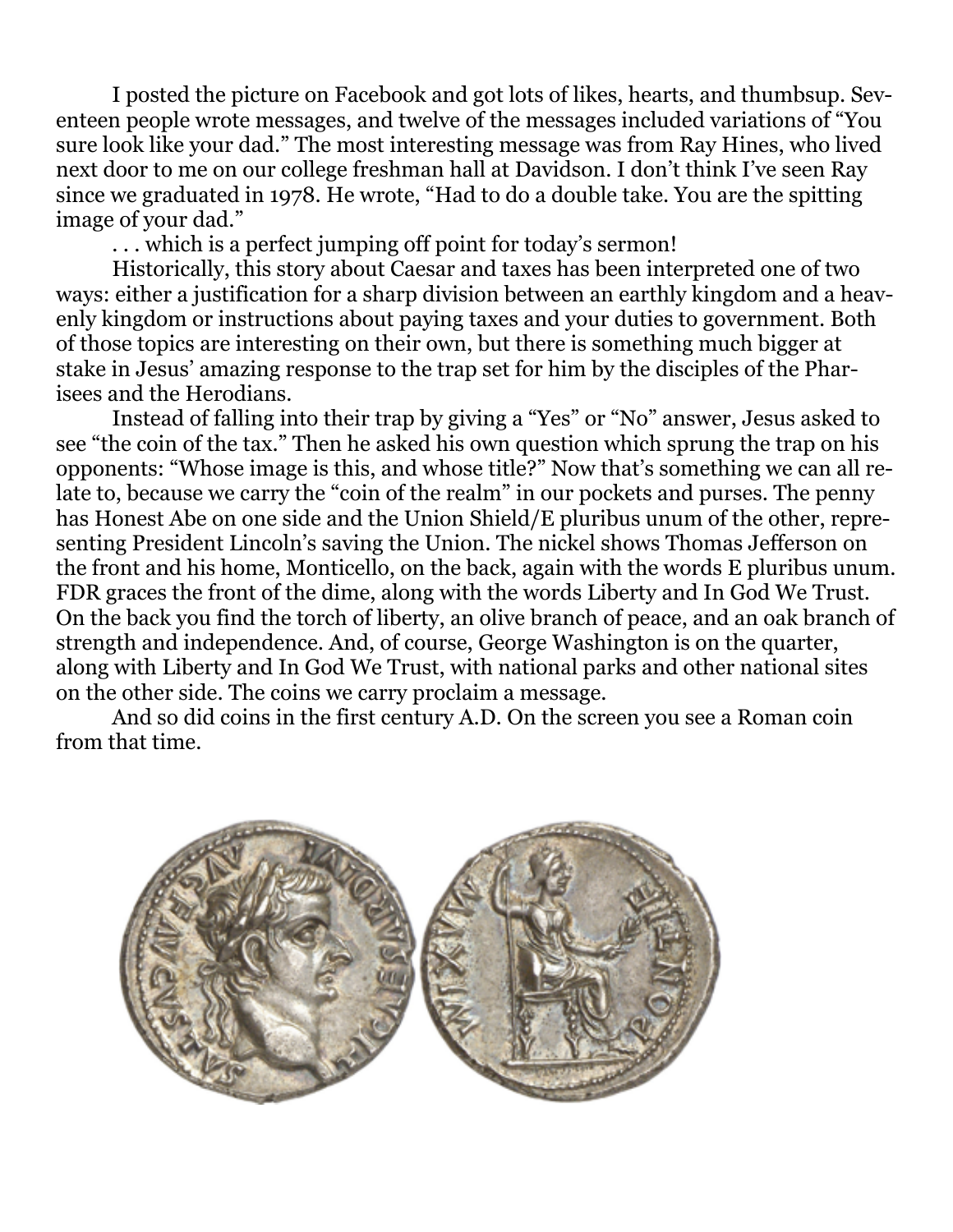Matthew tells us, "they brought him a denarius. Then he said to them, 'Whose image is this, and whose inscription?" This picture of a Roman denarius shows Caesar, Emperor Tiberius, who ruled from 14 - 37 A.D., when Jesus walked the earth. The Latin inscription around his image says "Tiberius Casesar, son of the deified (or divine) Augustus, [who is also Augustus]." The woman on the back holds a scepter and a branch and the Latin words say "High Priest."

 That's the coin the Jewish people were compelled to use to pay the hated Imperial tax that the Pharisees' disciples and the Herodians were talking about. For the Jews, the coin was blasphemous because it contained a graven image of a person and defied their central belief of one God (who was not Caesar or the emperor). Every time they paid the tax (which was one denarius per person per year), they were reminded that Rome was in power, that Rome was their oppressor, and that they were supporting their own oppression. So, if Jesus said, "Yes, you should pay the tax," the crowds would turn against him. If Jesus said, "No, you shouldn't pay the tax," the Herodians could run to the Romans and turn him in.

 Instead, Jesus said, "Show me the coin used for the tax." And thus we have one of the great "Gotcha!" moments in the Bible. Remember, they are in the temple and Jesus is talking with Jewish religious leaders. Just imagine one of them pulling out the denarius with Tiberius' image stamped on it and realizing, "Oops!" Having "the coin of the tax" at hand trapped them in the very trap they were trying to spring on Jesus, and exposed their hypocrisy.

 Jesus' question — "Whose image is this?" — gets to the heart of the story, not only for the Pharisees and Herodians, but for us also. "Image" — it's the word we get our word "icon" from, and it's the same word used in the creation story when God says, "Let us make humankind in our image, according to our likeness . . . So God created humankind in his image, in the image of God he created them." (Genesis 1:26-27) In other words, God has stamped us with God's very image, sort of like those Romans coins were stamped with Tiberius' very image. We reaffirm that idea when we baptize someone and claim the promise over the baby, young person, or adult: "Child of the covenant, you have been sealed by the Holy Spirit and marked as Christ's own forever."

 You might be more familiar with Jesus saying, "Render unto Caesar the things that are Caesar's . . ." "Give to the emperor" doesn't carry quite as much weight as the idea of "Give *back* to the emperor . . ." That coin has Caesar's head and inscription on it; well, then, give it back to the emperor, since it belongs to him.

 But "give back to God the things that are God's . . ."? Maybe that's why Jesus' opponents, who were intent on trapping him, ended up being amazed. And, if we're honest, maybe we should be amazed, also. How do we give back to God the things that are God's when, as the psalmist reminds us, " The earth is the Lord's and all that is in it, the world, and those who live in it" (Psalm 24:1) (including the emperor and the coin of the tax)?

The thing about Caesar's tax  $-$  then and now  $-$  is that it is limited. If we pay what we owe, we can go on about our business. We always want to pay as little as pos